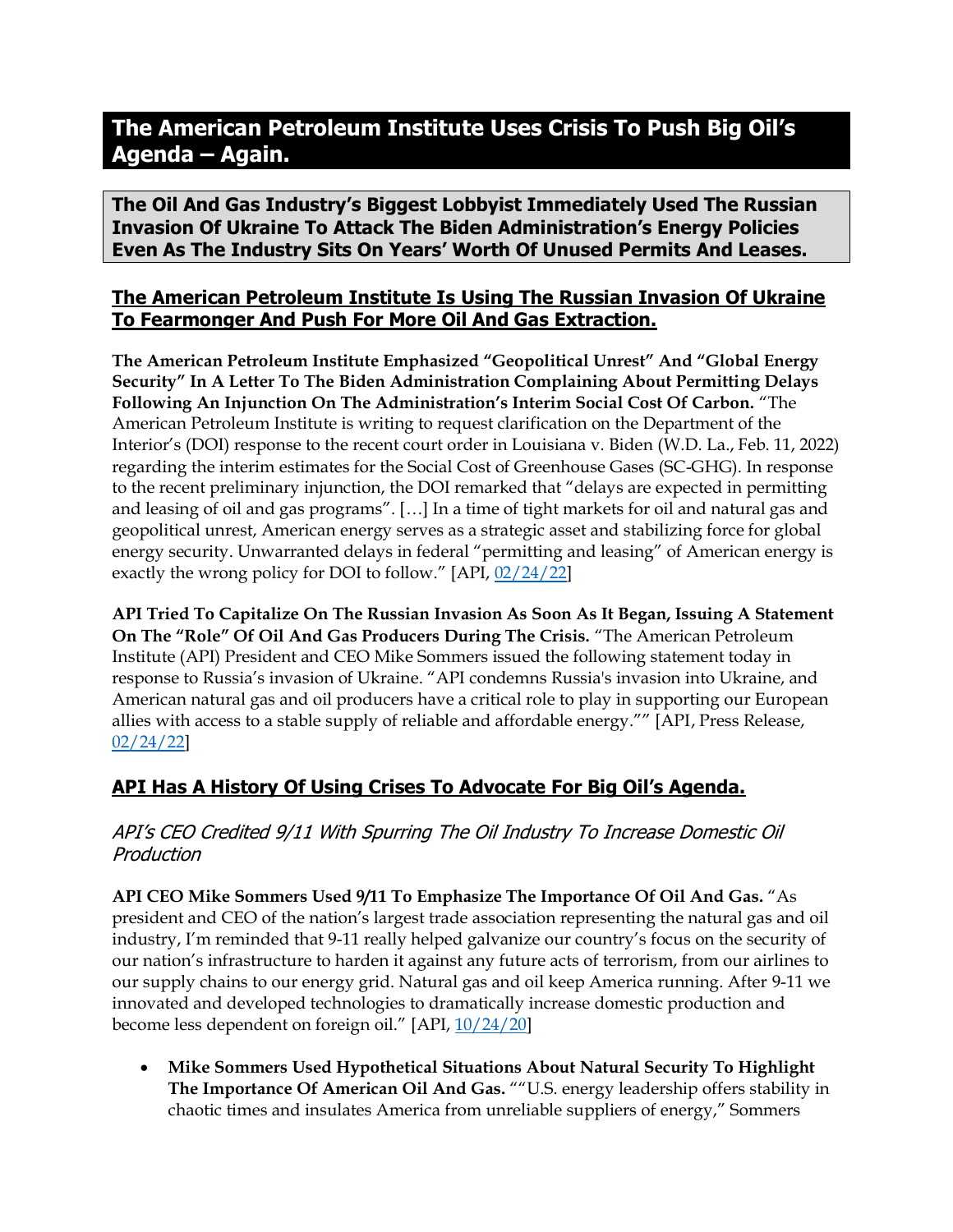said. "We saw this reality in action just a few weeks ago. America's vast energy resources helped stave off economic turmoil and price hikes at the pump when our nation stood on the brink of war with Iran. A few years ago, such stability would be unheard of … You can thank the shale revolution and the sheer fact that American oil production doubled over the last decade. That surge means we import millions fewer barrels of oil per day from other nations."" [API, [01/23/20\]](https://www.api.org/news-policy-and-issues/news/2020/01/23/api-underscores-importance-of-american-energy-leadership-at-usea-forum)

## API Stokes Fear About Venezuela And Other "Regimes That Are Hostile"

**Sommers Has Fearmongered By Claiming Keystone XL Will Allow The U.S. To Take A Stand Against Venezuela.** "A lot of that – because of pipeline constraints and the lack of the Keystone XL Pipeline from being built because of bureaucracy and court challenges – a lot of that will be done by rail. We've been able to take a very firm stand in this country against the oppressive and tyrannical regime in Venezuela. We need to retain and continue to retain that flexibility as we challenge regimes that are treating their people poorly. Canadian heavy crude is an incredible source for the American consumer and we want to make sure that we continue to have access to that market, but the biggest constraint for us right now of course is pipeline infrastructure and that's going to continue to be a key priority for this association going forward." [API, [03/08/19\]](https://www.api.org/news-policy-and-issues/news/2019/03/08/api-president-and-ceo-mike-sommers-featured-on-spglobalplatts-capitol-crude-podc)

**Sommers Frames Debates Around Energy As A Choice Between Using American Oil And Gas Or That From A Hostile Regime While Touting API's Outreach To Policymakers.** "And the question the American people have to answer is whether they want to get that oil and gas from regimes that are hostile to the United States or whether they want to get their energy from American resources. So, we're focused on working with policy-makers to ensure that they understand the huge implications so far of what these moves are going to mean for American energy independence." [API, [01/11/21\]](https://www.api.org/news-policy-and-issues/news/2021/01/20/biden-inauguration)

• **Sommers Describes OPEC As A "Cartel" That's Power Will Diminish With More U.S. Energy Production.** "Gone are the days that OPEC can hold the United States hostage because of what they do with their cartel and I think as we continue to expand and find new resources, their power is going to continue to diminish." [YouTube, Yahoo Finance, [05/08/19\]](https://www.youtube.com/watch?v=uoYn1x-VmD4)

**Leading Up To Biden Taking Office, The Oil And Gas Industry Secured More Drilling Permits Than Any Other Period During The Trump Administration.** "Companies submitted more than 3,000 drilling permit applications in a three-month period that included the election, according to data from the U.S. Bureau of Land Management. Officials approved almost 1,400 drilling applications during that time amidst the pandemic. That's the highest number of approvals during Trump's four-year term, according to AP's analysis." [Associated Press, [01/10/21\]](https://apnews.com/article/joe-biden-donald-trump-climate-wyoming-coronavirus-pandemic-a917f51126fa2641e0713573424b2b11)

## **But The Biden Administration Isn't Standing In The Way Of The Oil And Gas Industry, Approving More Permits In Its First Year Than The Trump Administration…**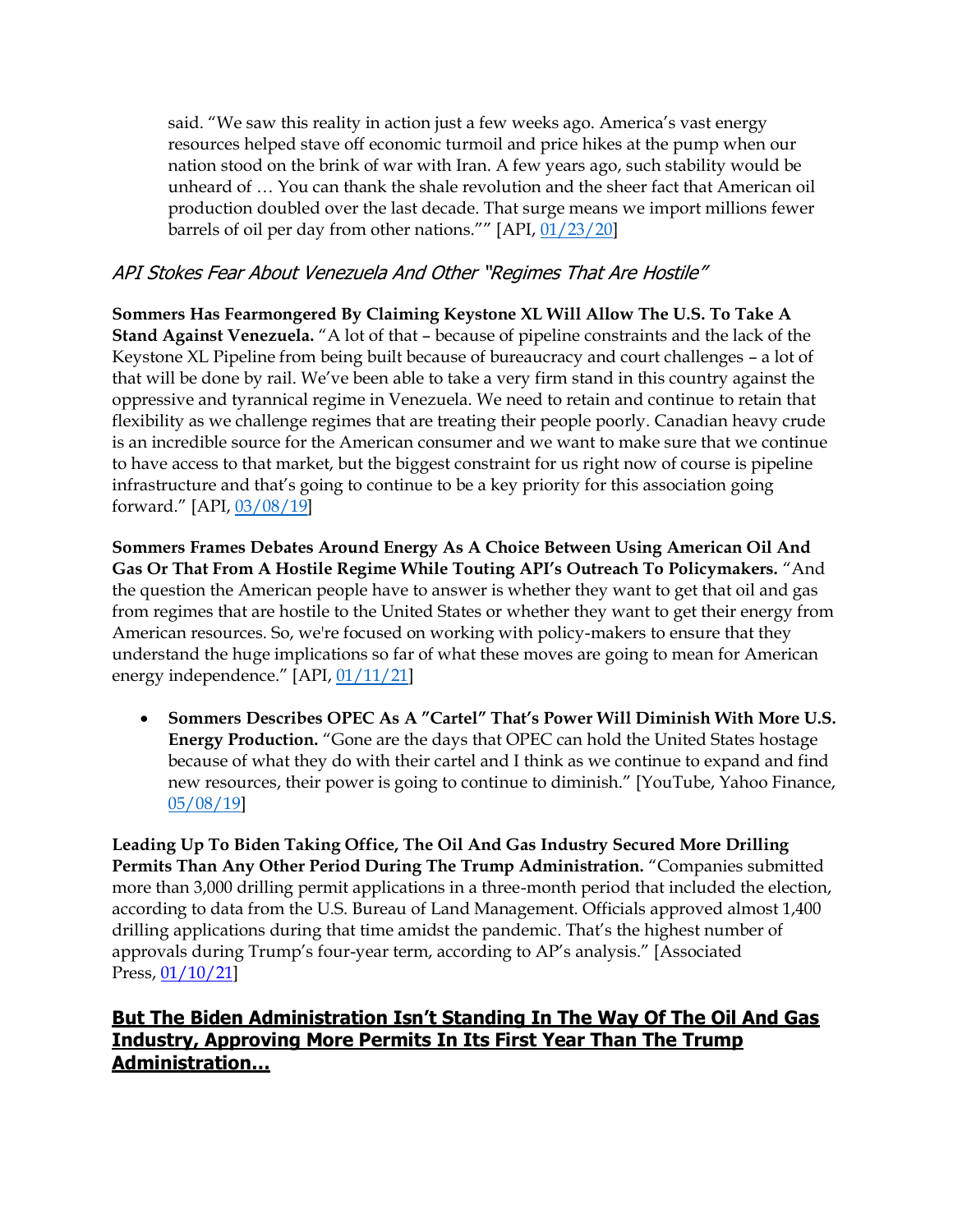**The Biden Administration Approved 900 More Permits To Drill On Public Land In Its First Year Than The Trump Administration During The Same Time Period.** "The Biden Interior Department approved nearly 900 more permits to drill on public land in 2021 than the Trump administration had in its first year in office, according to an analysis from progressive group Center for Biological Diversity." [*Politico Pro*[, 01/21/22\]](https://subscriber.politicopro.com/article/2022/01/biden-interior-surpasses-trump-in-drilling-permits-issued-in-first-year-3993377)

• **Many Of The Drilling Permits Are In New Mexico, The U.S.'s Second Largest Oil-Producing State As Of 2021.** "Many of the 3,557 permits for oil and gas drilling on public lands the Biden administration approved last year were in New Mexico, according to the count CBD made using Interior data. […] New Mexico last year became the second largest oil-producing state in the country as much of the exploration and drilling of the prolific Permian Basin oil producing region in West Texas spread northward." [*Politico Pro*, [01/21/22\]](https://subscriber.politicopro.com/article/2022/01/biden-interior-surpasses-trump-in-drilling-permits-issued-in-first-year-3993377)

### By November 2021, The Biden Administration Had Already Approved More Oil And Gas Drilling Permits Than The Trump Administration Did Annually For Three Years.

**The Biden Administration Approved More Oil And Gas Drilling Permits In Ten Months Than The Trump Administration Approved Annually For Three Years.** "The Biden administration has approved more oil and gas drilling permits on public lands per month than the Trump administration did during the first three years of Donald Trump's presidency, according to an analysis shared exclusively with The Climate 202." [*Washington Post*, [12/06/21\]](https://www.washingtonpost.com/politics/2021/12/06/biden-is-approving-more-oil-gas-drilling-permits-public-lands-than-trump-analysis-finds/)

# **…While Oil Companies Continue To Sick On Years' Worth Of Stockpiled Permits.**

## Big Oil Corporations Went On A Permit Spree As Trump Was Leaving Office, Anticipating Changes To The Public Lands Leasing Program

**In The Last Three Months, The Industry Secured More Drilling Permits Than Any Other Period During The Trump Administration.** "Companies submitted more than 3,000 drilling permit applications in a three-month period that included the election, according to data from the U.S. Bureau of Land Management. Officials approved almost 1,400 drilling applications during that time amidst the pandemic. That's the highest number of approvals during Trump's four-year term, according to AP's analysis." [Associated Press, [01/10/21\]](https://apnews.com/article/joe-biden-donald-trump-climate-wyoming-coronavirus-pandemic-a917f51126fa2641e0713573424b2b11)

**One Company, EOG Resources, Bragged To Investors That It Had Secured 2,500 Permits, Enough To Carry Them Through A Presidential Term.** "Houston-based EOG Resources amassed the most permits this year  $-1.024$  – including 549 since September, according to AP's analysis. In total, EOG has about 2,500 federal permits approved or in progress. 'If he (Biden) tries to impose some regulations on how new federal permits are issued, we certainly already have an inventory, a large inventory, of existing federal permits that will sustain activity for several years,' company CEO Lloyd Helms told a November investors conference. Oklahoma-based Devon Energy collected the second-highest number this year. As the presidential campaign wore on this summer, Devon executives assured investors that the company was amassing permits. By October, Vice President David Harris said the company